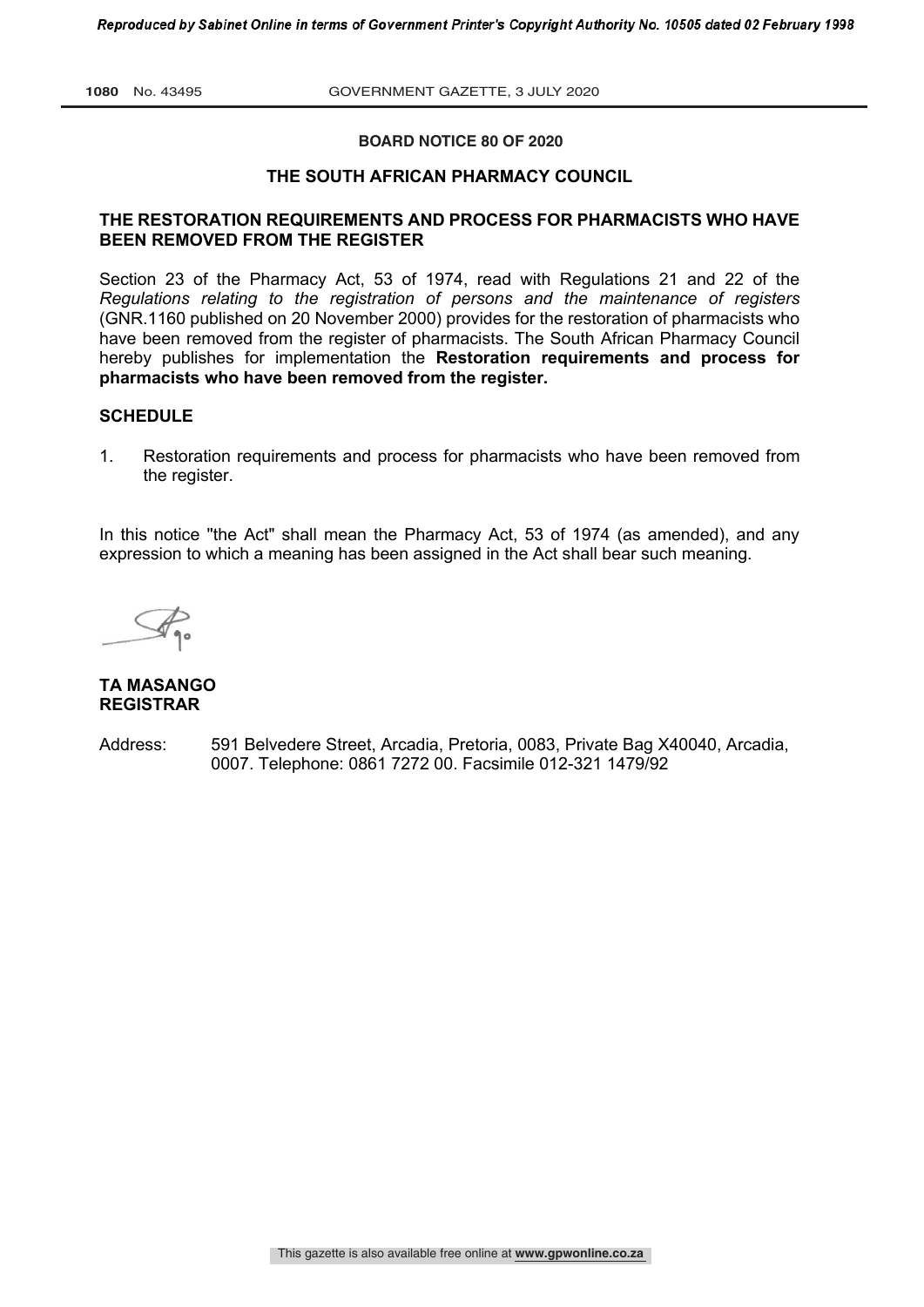# **THE RESTORATION REQUIREMENTS AND PROCESS FOR PHARMACISTS WHO HAVE BEEN REMOVED FROM THE REGISTER**

## **1. THE RESTORATION PROCESS FOR PHARMACISTS REMOVED FROM THE REGISTER**

In terms of the Pharmacy Act, 53 of 1974, the South African Pharmacy Council (SAPC) is responsible for the registration of pharmacy professionals as well as keeping the registers of such persons. To safeguard the public, registration with the SAPC is a pre-requisite to practice the pharmacy profession. It is a criminal offence to practise pharmacy without registering with the SAPC. In terms of the Pharmacy Act, the requirements and conditions for registration, removal, or restoration of the various categories of persons shall be prescribed.

The name of a person whose name has, in terms of this section, been removed from the register, or an entry removed from the register in terms of Section 14(4) of the Pharmacy Act, shall be restored to the register by the Registrar, upon the person concerned-

- (a) applying on the prescribed form for such restoration;
- (b) paying the fee prescribed in respect of such restoration (if any); and
- (c) complying with such other requirements as the Council may determine.

## **1.1 Regulation 22 of the** *Regulations relating to the registration of persons and maintenance of registers* **(GNR.1160, published on 20 November 2000)**

- **22. Restoration to the register** A pharmacist whose name was removed from the register in terms of Regulation 21 may, if applicable, have his or her name restored to the register by-
	- (1) submitting to the Registrar:
		- *(a)* a duly completed application for restoration of his or her name to the register on a form as approved and provided by Council;
		- (*b*) acceptable documentary evidence that he or she complies with the conditions under which he or she was registered as a pharmacist; and
	- (2) paying the prescribed restoration fee; and
	- (3) if the Registrar is satisfied that he or she is a fit and proper person to be restored to the relevant register.

If the Registrar is not satisfied that he or she is a fit and proper person to be restored to the relevant register, the Registrar must submit the application concerned to Council for a decision.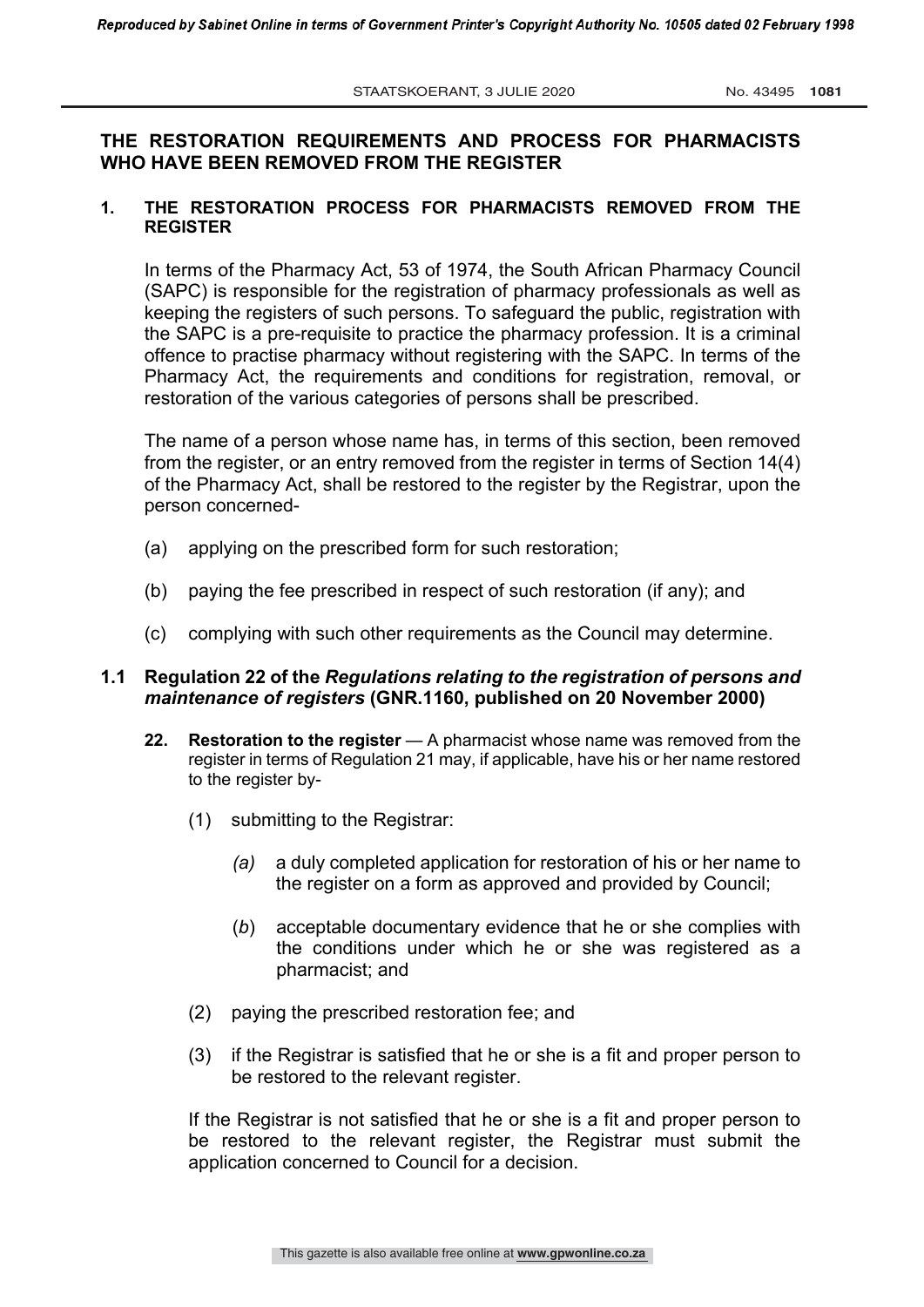# **RESTORATION PROCESS FOR PHARMACISTS WHO HAVE BEEN REMOVED FROM THE REGISTER OF PHARMACISTS FOR A SPECIFIED PERIOD**

Pharmacists who have been removed from the register for a period of less than 13 months are required to submit an application form for restoration, pay the restoration fee, the required annual fee for the year of registration and any other outstanding fees.

# **1. Persons who never left South Africa, who have been REMOVED, either voluntary or involuntary, from the register for a period of:**

| $1.1$ | 13 to 36 months                                                                                                                                                                                                                                                                                                                    |     | 1.2 37 to 60 months                                                                                                                                                                                                                                                                                                                   | 1.3 | More than 60 months                                                                                                                                                                                                                                                                                                                 |
|-------|------------------------------------------------------------------------------------------------------------------------------------------------------------------------------------------------------------------------------------------------------------------------------------------------------------------------------------|-----|---------------------------------------------------------------------------------------------------------------------------------------------------------------------------------------------------------------------------------------------------------------------------------------------------------------------------------------|-----|-------------------------------------------------------------------------------------------------------------------------------------------------------------------------------------------------------------------------------------------------------------------------------------------------------------------------------------|
| (a)   | Submit an application for<br>restoration form                                                                                                                                                                                                                                                                                      | (a) | Submit an application for<br>restoration form                                                                                                                                                                                                                                                                                         | (a) | Submit an application for<br>restoration form                                                                                                                                                                                                                                                                                       |
| (b)   | Pay the restoration fees, the<br>required annual fee for the                                                                                                                                                                                                                                                                       | (b) | Pay the restoration fees,<br>the required annual fee                                                                                                                                                                                                                                                                                  | (b) | Pay the restoration fees,<br>the required annual fee                                                                                                                                                                                                                                                                                |
|       | year of registration and any<br>other outstanding fees                                                                                                                                                                                                                                                                             |     | for the year of registration<br>and any other outstanding<br>fees                                                                                                                                                                                                                                                                     |     | for the year of registration<br>and any other outstanding<br>fees                                                                                                                                                                                                                                                                   |
| (c)   | Submit a Police Clearance<br>Certificate                                                                                                                                                                                                                                                                                           | (c) | Submit a Police<br>Clearance Certificate                                                                                                                                                                                                                                                                                              | (c) | Submit a Police<br>Clearance Certificate                                                                                                                                                                                                                                                                                            |
| (d)   | Provide a comprehensive<br><b>Curriculum Vitae</b>                                                                                                                                                                                                                                                                                 | (d) | Provide a comprehensive<br>Curriculum Vitae                                                                                                                                                                                                                                                                                           | (d) | Provide a comprehensive<br>Curriculum Vitae                                                                                                                                                                                                                                                                                         |
| (e)   | Be registered as a<br>pharmacist working under<br>supervision until the person<br>fulfils all the conditions set<br>out for restoration                                                                                                                                                                                            | (e) | Be registered as a<br>pharmacist working under<br>supervision until the<br>person fulfils all the<br>conditions set out for<br>restoration                                                                                                                                                                                            | (e) | Be registered as a<br>pharmacist working under<br>supervision until the<br>person fulfils all the<br>conditions set out for<br>restoration                                                                                                                                                                                          |
| (f)   | Perform 40 hours of practice<br>in a community or<br>institutional pharmacy<br>(approved for training or<br>Grade A pharmacy), under<br>the direct personal<br>supervision of a pharmacist,<br>which practice shall be<br>within three months of<br>restoration, and the<br>supervising pharmacist to<br>submit a progress report. | (f) | Perform 200 hours of<br>practice in a community<br>or institutional pharmacy<br>(approved for training or<br>Grade A pharmacy),<br>under the direct personal<br>supervision of a<br>pharmacist, which<br>practice shall be within<br>three months of<br>restoration, and the<br>supervising pharmacist to<br>submit a progress report | (f) | Perform 400 hours of<br>practice in a community<br>or institutional pharmacy<br>(approved for training or<br>Grade A pharmacy),<br>under the direct personal<br>supervision of a<br>pharmacist, which<br>practice shall be within six<br>months of restoration, and<br>the supervising<br>pharmacist to submit a<br>progress report |
| (g)   | Complete four (4)<br><b>Continuing Professional</b><br>Development entries                                                                                                                                                                                                                                                         | (g) | Complete six (6)<br><b>Continuing Professional</b><br>Development entries and<br>be declared competent in<br>four $(4)$                                                                                                                                                                                                               | (g) | Complete six (6)<br><b>Continuing Professional</b><br>Development entries and<br>be declared competent in<br>all six                                                                                                                                                                                                                |
| (h)   | Provide a personal<br>development plan showing<br>the identified additional<br>education, training and<br>experience in order to meet<br>any gaps in knowledge and<br>skills                                                                                                                                                       | (h) | Provide a personal<br>development plan<br>showing the identified<br>additional education,<br>training and experience in<br>order to meet any gaps in<br>knowledge and skills                                                                                                                                                          | (h) | Provide a personal<br>development plan<br>showing the identified<br>additional education,<br>training and experience in<br>order to meet any gaps in<br>knowledge and skills                                                                                                                                                        |
| (i)   | Submit a fitness to practice<br>declaration                                                                                                                                                                                                                                                                                        | (i) | Submit a fitness to<br>practice declaration                                                                                                                                                                                                                                                                                           | (i) | Submit a fitness to<br>practice declaration                                                                                                                                                                                                                                                                                         |
|       |                                                                                                                                                                                                                                                                                                                                    |     |                                                                                                                                                                                                                                                                                                                                       | (j) | Pass the Pre-registration<br>examination                                                                                                                                                                                                                                                                                            |